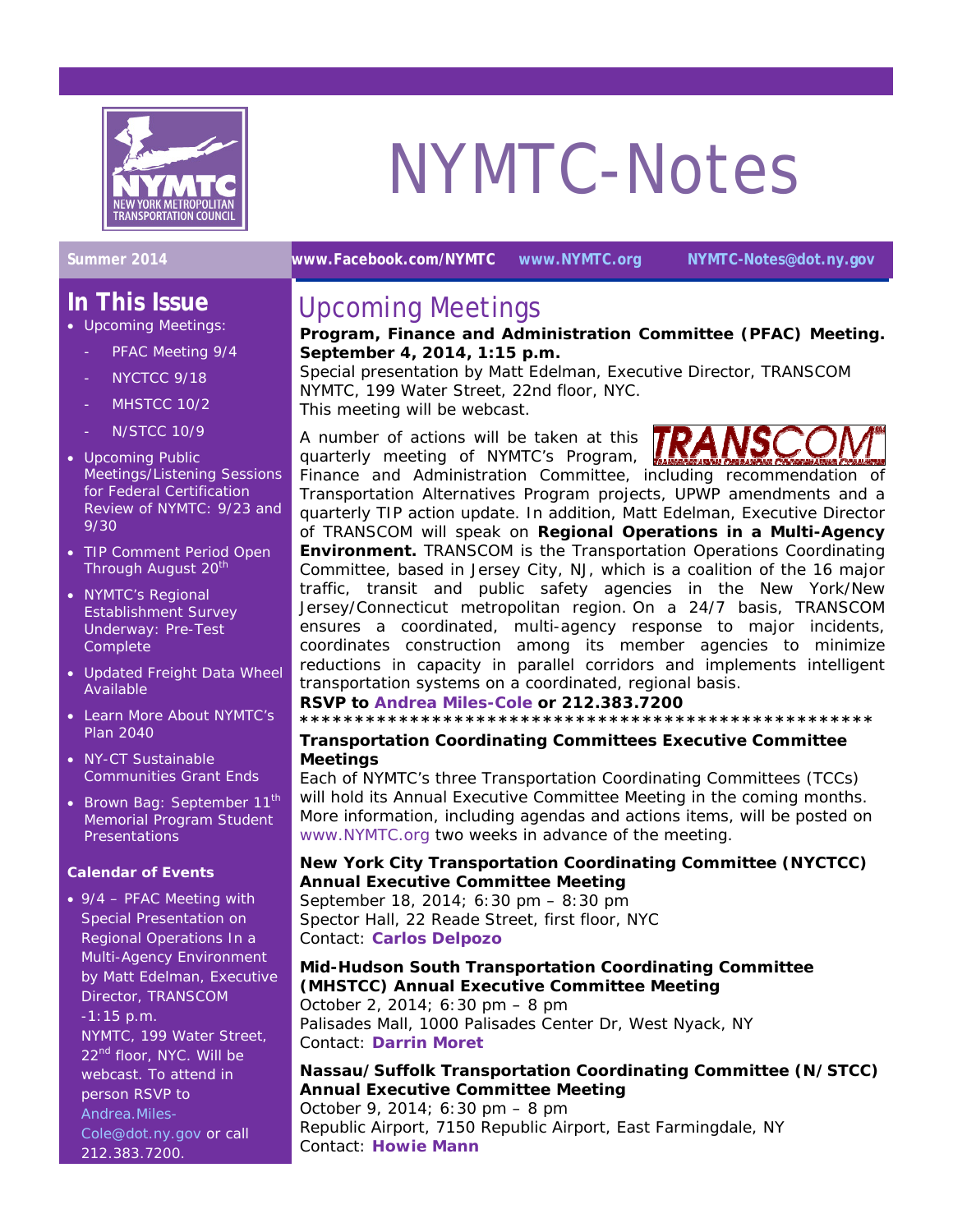$\bullet$  9/17 – Brown Bag: September 11<sup>th</sup> Memorial Program Student Presentations -12 noon NYMTC, 199 Water Street, 22<sup>nd</sup> floor, NYC. To attend in person RSVP to [lisa.daglian@dot.ny.gov.](mailto:lisa.daglian@dot.ny.gov) To register for the webinar go  $t<sub>0</sub>$ [http://tinyurl.com/NYMTC91](http://tinyurl.com/NYMTC911-Program-2014) [1-Program-2014](http://tinyurl.com/NYMTC911-Program-2014). • 9/18 – NYCTCC Annual Executive Committee Meeting -6:30 p.m. – 8:30 p.m. Spector Hall, 22 Reade Street, 1<sup>st</sup> floor, NYC. RSVP to [Carlos.Delpozo@dot.ny.gov](mailto:Carlos.Delpozo@dot.ny.gov)  $\bullet$  9/23 – Public Meeting/Listening Session - 6:30 p.m. – 8 p.m. Nassau County Theodore Roosevelt Legislative and Executive Building, 1550 Franklin Ave, Mineola, NY. RSVP to [Karen.Rosenberger@dot.gov](mailto:Karen.Rosenberger@dot.gov)   $\bullet$  9/30 – Public Meeting/Listening Session - 6:30 p.m. – 8 p.m. Westchester County Center, 198 N Central Ave, White Plains, NY. RSVP to [Karen.Rosenberger@dot.gov](mailto:Karen.Rosenberger@dot.gov) • 10/2 - MHSTCC Annual

Executive Committee Meeting  $-6:30$  p.m.  $-8$  p.m. Palisades Mall, 1000 Palisades Center Dr., West Nyack, NY. RSVP to [Darrin.Moret@dot.ny.gov](mailto:Darrin.Moret@dot.ny.gov)

• 10/9 - N/S/TCC Annual Executive Committee Meeting  $-6:30$  p.m.  $-8$  p.m. Republic Airport, 7150 Republic Airport, East Farmingdale, NY. RSVP to [Howard.Mann@dot.ny.gov](mailto:Howard.Mann@dot.ny.gov) 

## Upcoming Public Meetings/Listening Sessions for Federal Certification Review of NYMTC

The Federal Highway Administration (FHWA) and the Federal Transit Administration (FTA) will hold two Public Meetings/Listening Sessions



regarding the New York metropolitan transportation planning process: **Tuesday, September 23, 2014 from** 

**6:30 pm to 8:00 pm** at the Nassau County Theodore Roosevelt Legislative and Executive Building, 1st floor legislative chamber, 1550 Franklin Ave, Mineola, NY; and **Tuesday, September 30, 2014 from 6:30 pm to 8:00 pm** at the Westchester County Center, 198 N Central Ave, White Plains, NY. Please RSVP to Karen Rosenberger at 212-668- 6091 or [karen.rosenberger@dot.gov](mailto:karen.rosenberger@dot.gov).

These Public Meetings/Listening Sessions are part of the federal transportation planning certification review which includes evaluating the planning process and documenting the process on a periodic basis. The primary purpose of the certification review is to ensure that the federallyrequired planning activities are being satisfactorily impleme*n*ted by NYMTC. A Public Meeting/Listening Session was previously held in New York City on July 17, 2014.

Section 23 USC §134 requires every urbanized area with a population over 50,000 to have a designated metropolitan planning organization



(MPO) to carry out continuous, comprehensive, and cooperative transportation planning. NYMTC is the MPO for New York City and the surrounding counties of Nassau, Suffolk, Westchester, Rockland, and Putnam.

In order to continue receiving federal aid for all transportation providers in these areas, FHWA and FTA must certify NYMTC's compliance with the federal transportation planning regulations not less than once every four years (reference 23 USC §134(k)(5)). Previously, NYMTC was certified compliant on June 24, 2011.

These meetings will be your opportunity to talk directly with staff from FHWA and FTA about the transportation planning process in the NYMTC area. Please note that written comments received no later than October 31, 2014 will also be considered for the review. Your comments should be sent or emailed to the following recipients: Karen Rosenberger, FHWA – NY Division, New York Metropolitan Office, One Bowling Green, Room 428, New York, NY 10004 or [Karen.Rosenberger@dot.gov](mailto:Karen.Rosenberger@dot.gov) or to Nina Chung, FTA – Region 2, One Bowling Green, Room 429, New York, NY 10004 or [Nina.Chung@dot.gov](mailto:Nina.Chung@dot.gov).

### TIP Comment Period Open Through August 20<sup>th</sup>

A public comment period for a proposed amendment to the Federal Fiscal Years (FFY) 2014-2018 Transportation Improvement Program (TIP) is open through Wednesday, August 20, 2014. The proposed amendment programs funding for projects throughout the NYMTC region. Details are available at [http://www.nymtc.org/abouttip-down.cfm.](http://www.nymtc.org/abouttip-down.cfm)

> Please submit comments by 4 p.m. on Wednesday, August 20, 2014 to [chris.hardej@dot.ny.gov](mailto:chris.hardej@dot.ny.gov).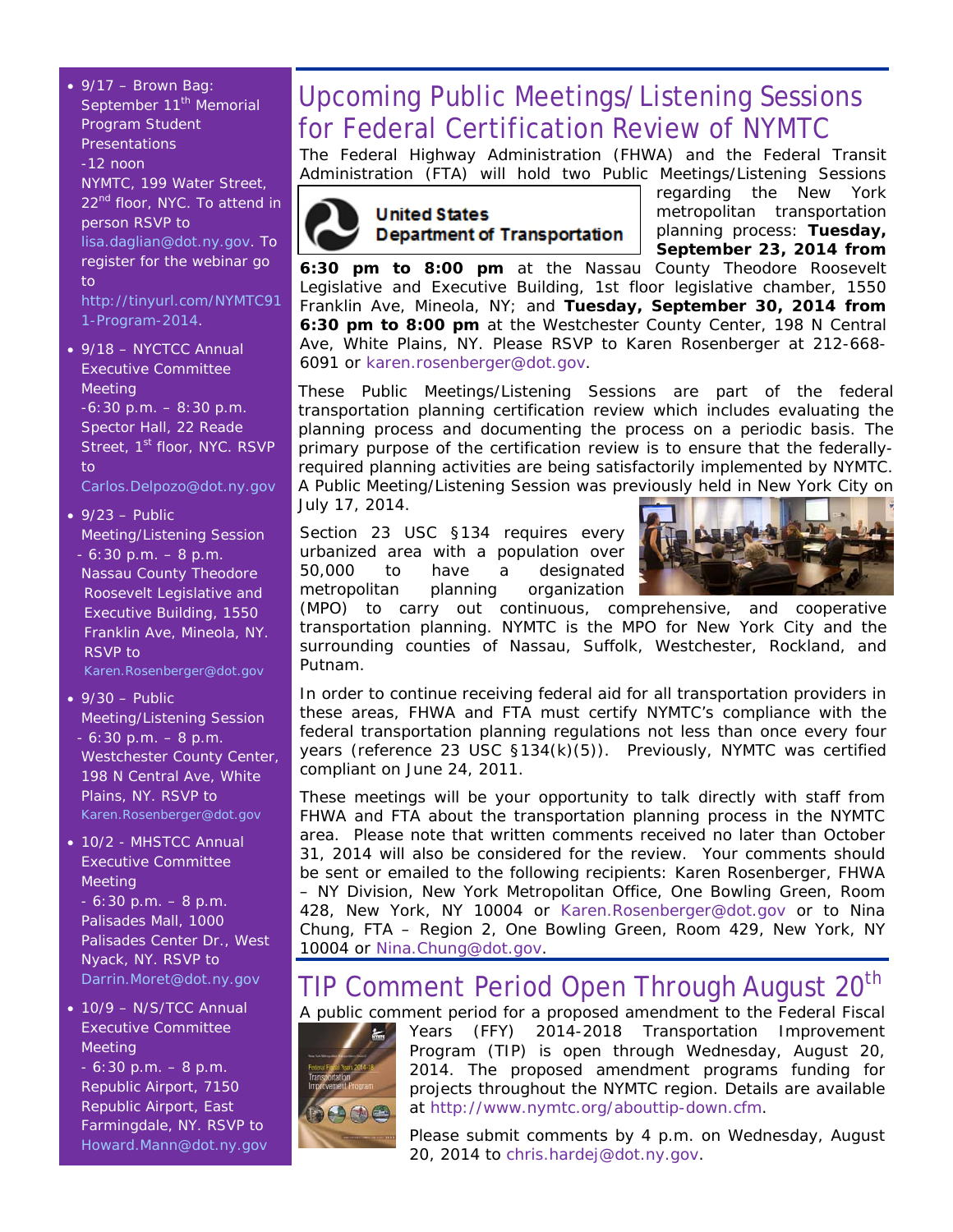### **NYMTC Council Members**

#### **Voting Members**

- Joan McDonald, New York State DOT Commissioner and NYMTC co-chair
- Steve Bellone, Suffolk County Executive and NYMTC co-chair
- Polly Trottenberg, Commissioner, New York City Department of **Transportation**
- Carl Weisbrod, Chair, New York City Planning Commission
- [Thomas Prendergast](http://www.mta.info/mta/leadership/ferrer.htm), Chairman and CEO, Metropolitan Transportation Authority
- Edward P. Mangano, Nassau County Executive
- MaryEllen Odell, Putnam County Executive
- Ed Day, Rockland County Executive
- Robert P. Astorino, Westchester County Executive

### **Advisory Members**

- Patrick Foye, Executive Director, Port Authority of NY & NJ
- Veronique Hakim, Executive Director, New Jersey **Transit**
- Mary K. Murphy, Executive Director, North Jersey Transportation Planning Authority
- Joseph Martens, Commissioner, NYS Dept. of Environmental **Conservation**
- Marilyn G. Shazor, Regional Administrator, Federal Transit Administration, Region 2

## NYMTC's Regional Establishment Survey Underway: Pre-Test Complete

NYMTC has begun a three year Regional Establishment Survey (RES) to learn more about how customers, employees and commercial deliveries get around the 28 county three state region to all types of businesses. The information obtained from this study will be used to develop regional plans and make recommendations on the use of federal transportation funds in order to help plan the region's transportation future.

In anticipation of the main survey launch in fall 2014, a small pilot pre-test was used to determine how well the survey questionnaire and outreach methodology works. The pretest was completed at the end of June, with a total of 18 establishments of varying size and location returning completed questionnaires.



The next important milestone of this project is the Main Survey, or actual data collection,

which will be conducted beginning in October of 2014. Survey data from the RES will contribute to a better understanding of regional travel behavior and be used in NYMTC's transportation modeling efforts. Ultimately, this project will help in the development of federally-required long-range Regional Transportation Plans that seek to forecast and address the region's future transportation needs, benefiting establishments, customers, visitors and employees throughout the region.

For more information about NYMTC's Regional Establishment Survey, go to the RES website at [www.nymtc-res.org](http://www.nymtc-res.org/).

## Updated Freight Data Wheel Available

An updated freight data wheel has been produced and is now available.



This new version includes new data for all categories. The bulk of the freight data is derived from updated commodity flow information, which can also be found in the [Interim Regional Freight Plan,](http://www.nymtc.org/files/RTP_PLAN_2040_docs/Public%20Review%20Drafts/Appendix8.pdf) which NYMTC undertook as part of its 2014 – 2040 Regional Transportation Plan. One side of the wheel contains freight information, while the reverse contains demographic information. The wheel is available upon request by calling 212-383-7200.

### Learn More About NYMTC's Plan 2040

NYMTC is offering presentations on its 2014-2040 Regional Transportation

Plan, entitled *A Shared Vision for a Sustainable Region,*  to relevant entities and organizations throughout the planning area. To-date, presentations have been made to organizations around the region to help to establish linkages between different governmental levels; improve overall planning coordination; and raise the visibility of the planning process.

**Plan 2040** 

If your organization would like to have a speaker discuss *Plan 2040*, please contact Gerry Bogacz at

[Gerry.Bogacz@dot.ny.gov](mailto:Gerry.Bogacz@dot.ny.gov). Go to <http://www.nymtc.org/aboutrtp.cfm>for more information about the Plan.